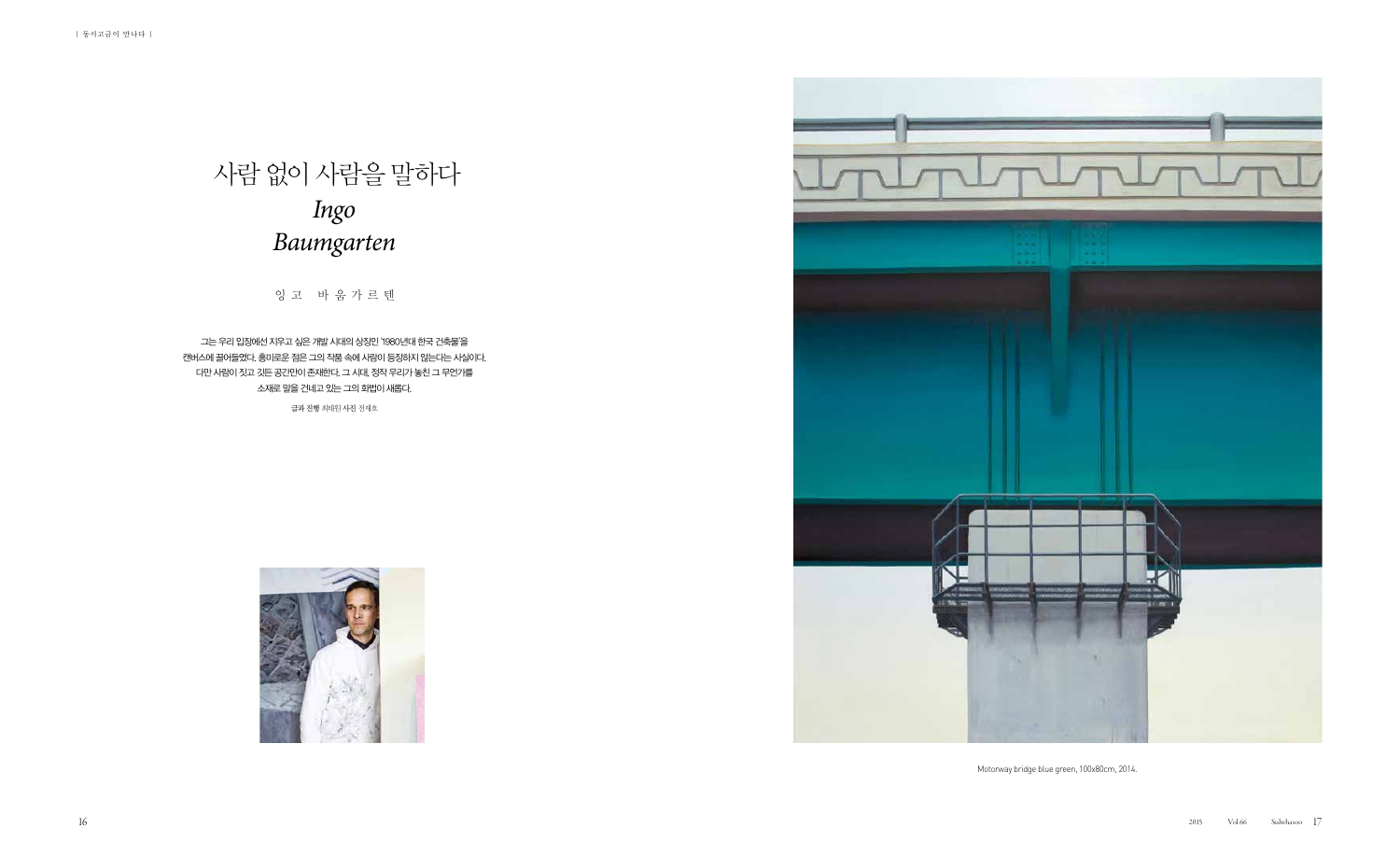프랑스, 일본은 물론 한국에서도 건축물을 핵심적인 오브제로 삼고 있다. 25 년 이상 하나의 오브제에 집중하고 있는 이유가 궁금하다. 건축물은 단순한 무생물이 아니라 엔지니어링과 디자인 혹은 미학이 집약된 대상이란 점에서 흥미롭지 않을 수 없다. 나는 인간의 일상과 문화 그리고 사회 라는 공동체의 정서에 관심을 갖고 있고, 그것이 집약된 것이 건축물 이라고 믿으며, 그런 관심을 회화란 장르로 표현하고 있다. 도시의 건 축물은 그 자체로 하나의 개인이자 집단이고 문화이며, 난 그것이 생 산하는 풍경에 매료당한 작가이다.

## 우리의 일상에 주목하고 있는데, 어떤 이유로 작품 속에서 사람이 배제된 것

인가? 예를 들어, 어떤 할머니의 초상화를 그렸다고 치자. 그건 너무 개인적인 메시지이고 직접적인 접근 방식이라고 생각한다. 반면에 건 축물을 보여준다는 건 일반적이지만 상당히 포괄적인 메시지를 전달 할 수 있다. 또한 사람들은 골목의 풍경을 이루고 있는 건축물을 일상 속에서 항상 마주치지만 미학적 대상으로 바라보지 않는다. 내가 발견 한 미학적 디테일을 그들에게 전달하려는 것이 의도이고, 그렇게 되었 으면 좋겠다. 내가 건축물을 중요한 오브제로 삼는 데는 3가지 이유가 있다. 하나는 건축미학적 측면에서 바라보는 것이고, 두 번째는 건축 에 대한 개인적 관심도가 높기 때문이며, 마지막으로 한시적 생명력을 가진 건축물에 대한 기록적 의미가 두루 내포되었다고 말할 수 있다.

한국인은 유럽의 고색창연한 건축물에 동경을 갖는 반면, 우리의 건축물에 대 해선 무관심하다. 우리 건축물은 어떤 점에서 아름다운가? 유럽의 고건축 물이 아름답게 느껴지는 건 그 역사성이 유지되고 있기 때문이다. 반 대로 한국의 건축물은 급속도로 근대화에 다가가려 했던 지난 시대의 의지가 강하게 반영되었다는 측면에서 유럽의 건축물과 성격이 다르

다. 개인적으로 학교 근처에서 집을 구하기 위해 많은 건물들을 둘러 봤다. 그때 보았던 고층 아파트 등 최근의 건축물은 도대체 매력적이 지 않았다. 하지만 1970~90년대에 지어진 마당을 낀 단독주택들을 보 곤 기뻐서 소리를 지를 뻔했다. 당시의 집들을 보며 구겐하임 미술관 을 지은 프랭크 로이드 라이트의 영향을 받기도 했음을 확인할 수 있어 흥미로웠다. 한 가지 안타까운 건 기후에 강한 테크닉을 가진 전통 한 옥의 유전자가 이어지지 않고 실종되었다는 점이다. 확실한 건 한국의 주택들은 내가 목격한 일본이나 대만 등 다른 아시아 국가에서는 보지 못한 유니크한 측면이 있다는 사실이다. 다만 그런 아름다운 주택들이 길가의 큰 건물들에 가려 쉽게 보이지 않는다는 점이 안타깝다.

## 작품 속 오브제인 개인주택들이 점점 사라지고 있다. 작가로서 어떤 생각이

드는가? 주택의 장식적 스타일은 당시의 건축가나 건축주가 중요하 게 생각한 어떤 메시지가 담겨 있다. 그것은 전통과 새로운 가능성 인 근대화에 뿌리를 둔 한국의 비전이었을 것이다. 그런데 그런 주택 들이 가졌던 넉넉하고 고급스러운 분위기가 변화하고 있다. 테라스 나 발코니 같은 외부 공간은 가용성을 높이기 위해 실내 공간으로 흡 수되었고, 단일 가구를 위한 주거 공간은 새로운 소유자에 의해 여러 가구로 쪼개어지고 있다. 마당이 주차장이 되고, 급기야 빠르게 철거 돼, 단순한 디자인의 상업용 공간으로 바뀌고 있다. 물론 다양한 기 술적 경제적 이유가 있다는 걸 알지만 근대화 과정에서 만들어진 한 국 건축의 특별한 양식이 사라지는 건 아쉬운 일이다.

**Your main subject is Korean architecture, as well as architecture in France and Japan. Why do you focus solely on the object for over 25 years?** Architecture is anything but ordinary as it is an interesting combination of engineering, design, and aesthetics. I am interested in people's daily life, culture, and the emotions felt off the community and from society. Architecture is the intensive result of them. I see architectures in urban landscape as equal as an individual or a group, even a culture. I am fascinated by landscape and choose to depict it onto paintings.

**Why do you rule out painting people while focusing on daily life?** For example if I draw an older lady, that is too direct of an artistical approach and also could be too personal of a message sent to the viewer. However, if I show architecture, it can deliver a more general yet broader message. People meet with architecture everyday and that consists of an urban landscape, but they don't see it as an aesthetic object. It is my intention that I would like to deliver aesthetic details on architectures to audiences. There are 3 reasons I choose architectures as my main subject. First, I see them in an aesthetic point of view. Secondly, I personally have a deep interest. Lastly, I want to document them as a landscape archive from daily life.

**Koreans admire traditional architectures in Europe, but we are indifferent to our own architectures. In what way have you found the beauty in them?** European architectures are beautiful in that it maintains its history inside. On the other hand, Korean architectures reflect strong desire of rapid modernization from the past developing generation. Korean architectures are influenced by Western style as well. For example, Frank Lloyd Wright is considered an important architect here. When I looked for houses, I looked around at the many houses in the Seokyo area. Big modern apartments did not attract me at all, but I almost cried out when I found houses with gardens built between the 1970s~1990s. Traditional Korean architectures are well designed to adjust to climate changes, but unfortunately the techniques do not seem to be inherited into now. One interesting thing about Korean architecture is that it often hides the old original building inside.

**The houses in your painting are disappearing and becoming obsolete. How do you feel about that?** The ornamental style of a house contains messages with architectural values. It must be a new vision combining old traditions with modernization. It valued on leisurable and luxurious spaces, but that is all changing now. Exterior spaces like a balcony and terrace are absorbed inside as a house is dividing into segments. Gardens are changing into parking lots, or into commercial spaces. I understand there should be economic reasons behind this change, but it is truly a pity that unique Korean architecture style in modern age is obsoleting.



Green railbridge Susek Gajwa, 100x80, 2014.